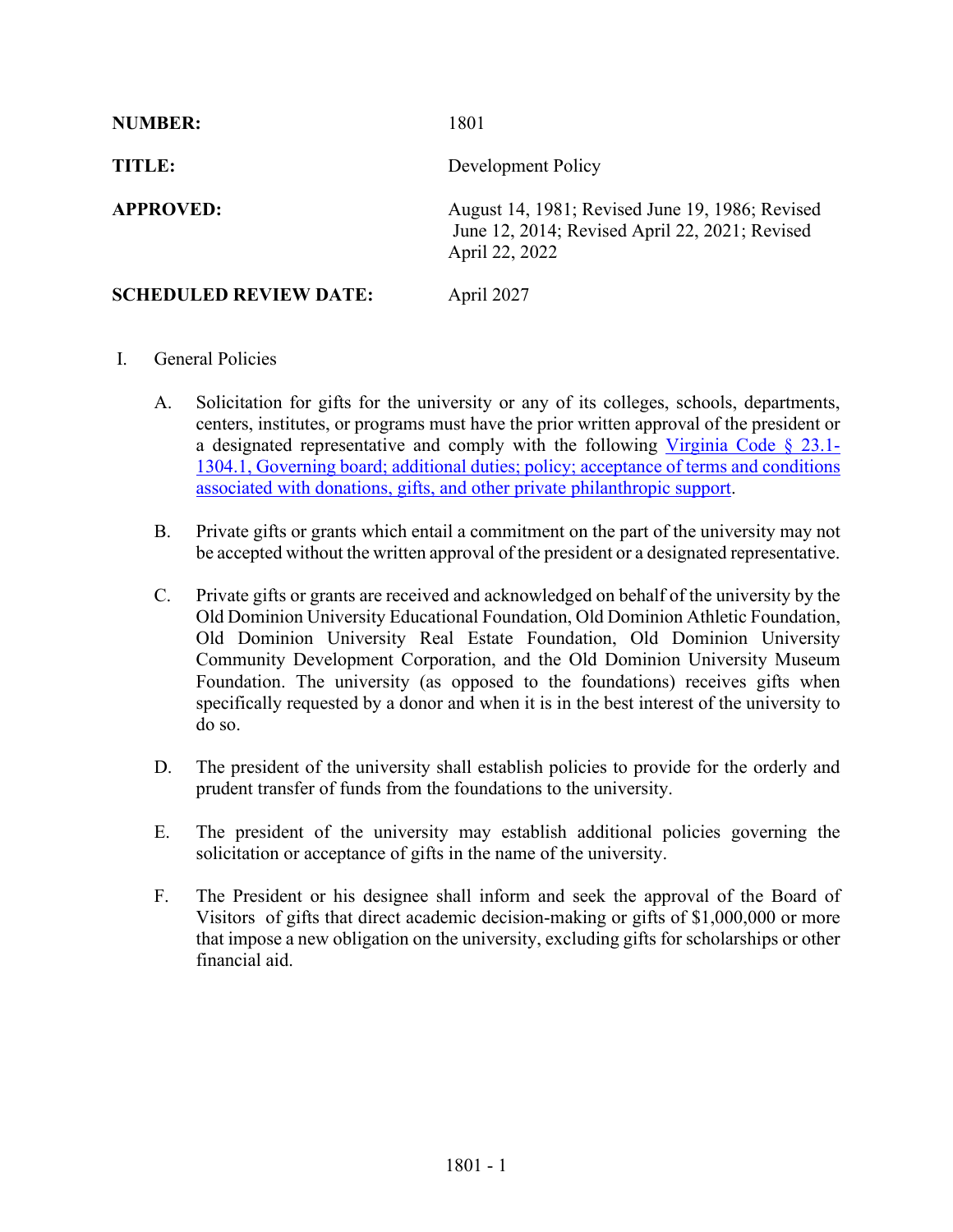### II. Commemorative Gift Opportunities

#### A. Named Facilities

A building, a room, a space, or an area on campus may be named to recognize a substantial gift. This is provided for in the Board of Visitors' policy on the Naming of University Buildings, Building Spaces, or Areas.

B. Named Programs

A college, school, department, center, or institute may be named by the Board of Visitors to recognize a substantial endowment gift.

C. Eminent Scholars

The Commonwealth of Virginia established the eminent scholars program in 1964 to encourage endowment gifts to attract and retain outstanding faculty. The program provides state funds to match the income from endowments established for this purpose. Virginia was the first state to establish such a program. Old Dominion University has participated in this program from its inception and encourages such endowment gifts.

D. Named Chair

A chair may be named in recognition of an endowment gift sufficient to provide for a significant salary supplement. Ideally, such an endowment would provide for administrative, travel, and research support in addition to compensation.

E. Named Professorship

A professorship may be named in recognition of an endowment gift for a salary supplement sufficient to attract and retain a distinguished scholar.

F. Named Visiting Scholar or Artist

A visiting scholar or artist may be named in recognition of an endowment gift sufficient to provide for the cost of such a program.

G. Named Lectureship

A lectureship or lecture series may be named in recognition of an endowment gift sufficient to provide for the honorarium and expenses related to the lecture.

H. Named Fellowship

A fellowship may be named to recognize an endowment gift to provide for tuition and fees assistance and a research stipend for a graduate student.